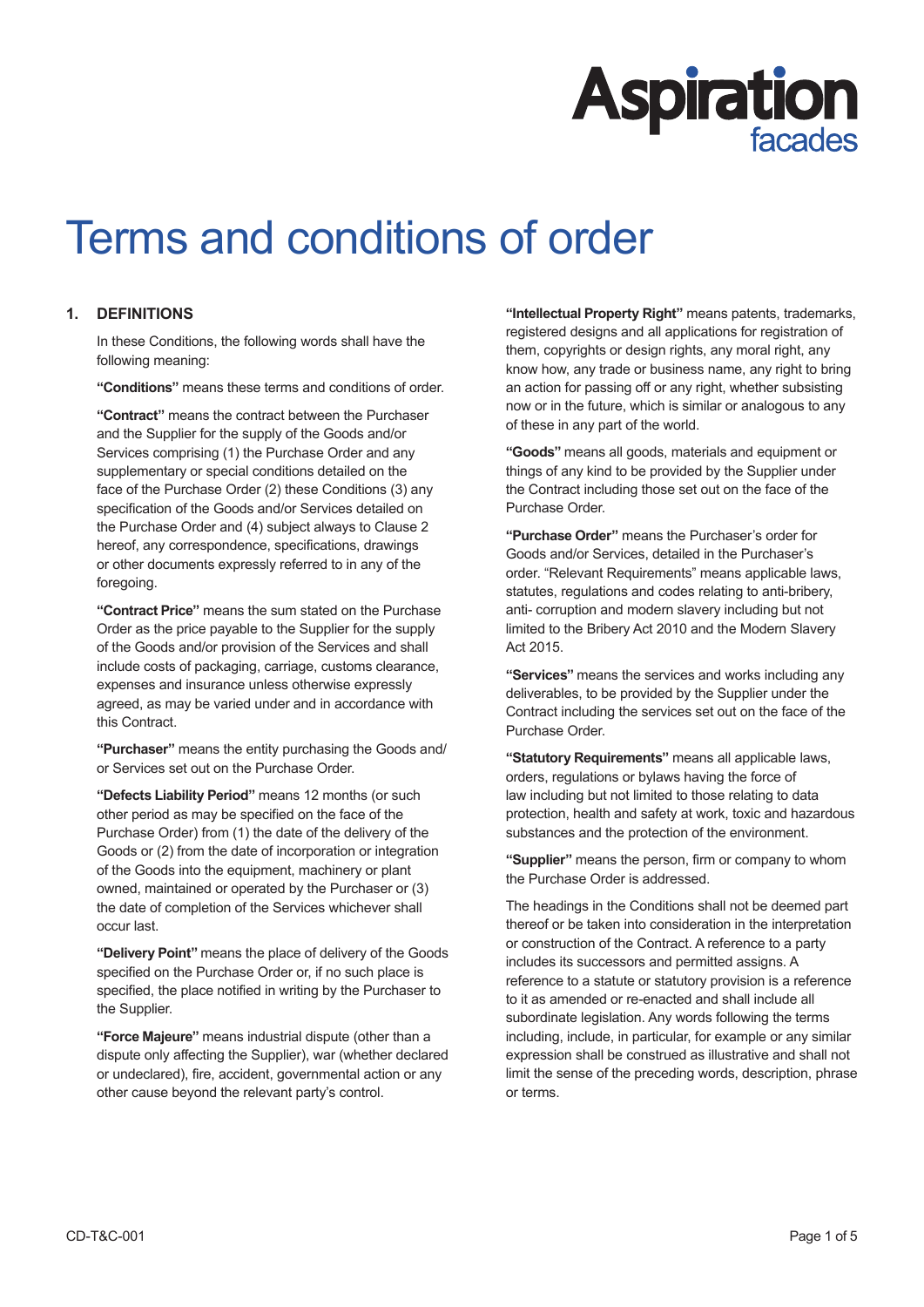# **2. CONDITIONS**

If the Supplier has not previously accepted the Conditions, the Supplier shall be deemed to have accepted the Conditions on the date that the Supplier has commenced the supply of Goods and/or Services or carried out any activity consistent with fulfilling this Contract. Notwithstanding anything to the contrary in any quotation, tender, delivery note, invoice, order acknowledgement, correspondence or other document issued by the Supplier, these Conditions shall apply except insofar as expressly agreed otherwise in writing by a duly authorised representative of the Purchaser. No servant or agent of the Purchaser or the Supplier has the authority to vary the Conditions orally. Any conditions appearing on the Supplier's acknowledgement of order, delivery note(s) or invoice(s) or implied by trade, custom or practice are expressly excluded from the Contract and shall be deemed deleted. The order of precedence of documents comprising the Contract shall be that given in the definition of "Contract" in Clause 1 unless otherwise expressly agreed. The Supplier's obligations and liabilities under the Conditions are in addition to and not in substitution for the Supplier's liabilities at common law and under statute and the Purchasers rights under the Contract are in addition to its rights and remedies implied by statute and common law.. All of the Conditions shall apply to the supply of both Goods and Services except where the application to one or the other is specified. The Supplier shall ensure at all times it has and maintains the licences, permissions, authorisations and consents and permits that it needs to carry out its obligations under the Contract.

# **3. GOODS**

The Goods shall be in accordance with the Contract and shall (1) be of first class quality and workmanship (2) be fit for purposes specified in or reasonably to be inferred from the Contract (3) correspond to their description and comply with any performance characteristics represented by the Supplier and specified and/or referred to on the face of the Purchase Order (4) comply with Statutory Requirements and (5) be free from defects in design, materials and workmanship and remain so for the Defects Liability Period.

# **4. DELIVERY OF GOODS**

The Goods shall be delivered: (1) to the Delivery Point (2) at the date(s) specified in the Contract or such later date(s) as may reasonably be specified by the Purchaser, and (3) during the Purchaser's normal hours of business or as instructed by the Purchaser. The Purchaser shall have the right by written notice to vary the delivery arrangements, to include the place of delivery and quantities. Upon receipt of such notice of variation, the Supplier shall promptly give written notice to the Purchase of the amount of any amendment to the price (if any) by applying the pricing methodology contained in the applicable tender or quotation. The Supplier shall ensure that the Goods: (a) are properly packaged and secured so as to prevent any loss of or damage to the Goods during transit to the Delivery Point and during the subsequent

distribution and/or storage of the Goods (whether by the Supplier, Purchaser or others)(b) are clearly labelled and addressed and shall be accompanied by delivery notes which detail (1) the Purchase Order number (2) the type and number of Goods supplied and (3) whether the delivery is a full or part delivery (4) any Goods which are hazardous or toxic in nature and (5) shall specify the precautions to be taken in relation to the safe use, handling, storage and disposal of the Goods. If so required by the Purchaser or requested by the Supplier, packaging will be returned to the Supplier at the Supplier's expense and risk, provided that full descriptions of such packaging (including identification marks, numbers and values) are included in the Supplier's advice notes and invoices. Risk of loss of or damage to the Goods shall remain with the Supplier until delivery of the Goods to the Delivery Point. Title in the Goods shall pass to the Purchaser upon delivery or payment, whichever is the earlier, without prejudice to any right of the Purchaser to reject the Goods.

# **5. SERVICES**

All Services shall be performed at the dates and times set out in the Purchase Order (1) in a proper and workmanlike manner with reasonable skill, care and diligence, (2) consistent with best practice in the Seller's industry (3) using suitably qualified, skilled and experienced personnel, (4) in compliance with Statutory Requirements and (5) and the Supplier shall (a) co-operate with the Purchaser (b) comply with all instructions of the Purchaser (c) observe health and safety rules and regulations and any other security requirements that apply to the applicable site; and (d) provide all equipment, tools and vehicles and such other items as are required to provide the Services.

# **6. PAYMENT**

The Supplier shall submit an invoice after the later of delivery of the Goods or completion of the Services in accordance with the Contract. The invoice shall set out the Purchase Order number, the sum invoiced (not to exceed the Contract Price) and any applicable VAT. If terms of payment are not specified on the Purchase Order, the due date for payment is the date of the valid VAT invoice and the final date for payment of undisputed invoices shall be 30 days after the end of the month in which a valid VAT invoice is submitted. Without prejudice to the Purchaser's other rights and remedies, the Purchaser shall be entitled to; (1) give notice not later than 7 days after the due date for payment stating the amount that it considers due at the due date and the basis on which it is calculated and in the absence of such notice the amount set out in the valid VAT invoice shall be the amount due, and/or (2) pay less than the amount stated in the valid VAT invoice or under the notice under clause 6(1), by giving the Supplier notice of that intention not later than 5 days prior to the final date for payment by stating the amount that it considers to be due at the date the pay less notice is given and the basis on which that sum has been calculated. No payment made by the Purchaser or absence of a pay less notice shall constitute an admission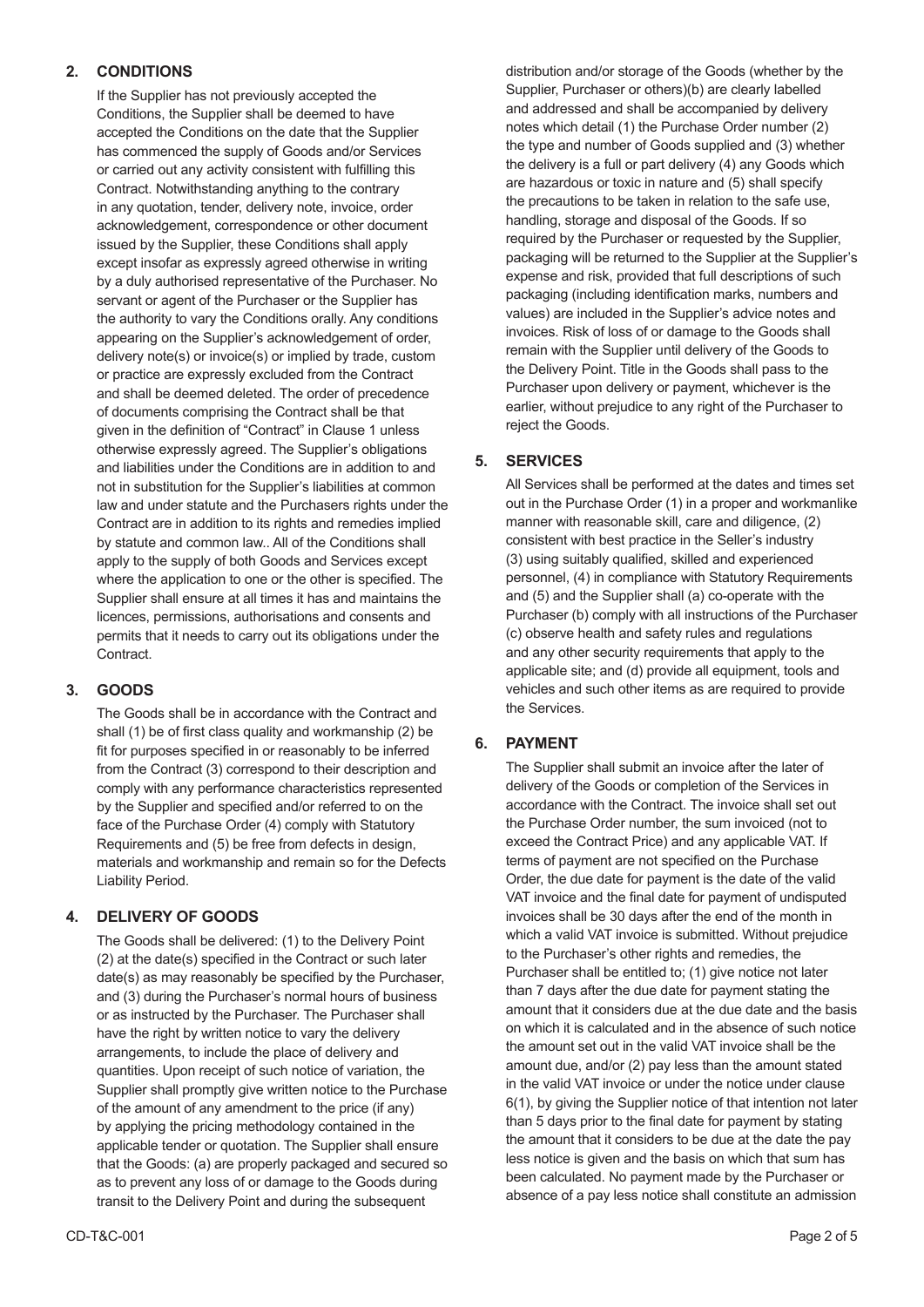that the Supplier has complied with the Contract or prejudice the Purchaser's right to reject Goods which are not in accordance with the Contract. Invoices should be sent to invoices@aspirationfacades.co.uk

# **7. INTEREST**

If the Purchaser fails to pay the Supplier the sums payable pursuant to this Contract, then any outstanding amount shall bear interest from the final date for payment until payment at 2% above Lloyds Bank plc base rate.

# **8. SET OFF**

The Purchaser shall be entitled by way of written notice to set off sums payable by it to the Supplier under this Contract against any sums from time to time owed by the Supplier to the Purchaser under this Contract and any other contract between the Parties or between a group company of the Purchaser and the Supplier.

# **9. SUB-CONTRACTING**

The Supplier shall not, without the prior written consent of the Purchaser, (1) sub-contract in whole or in part any obligations under the Contract or (2) wholly or partly assign or factor any benefit hereunder (including either absolutely or by way of charge any sum which is or may become due and payable). Any consent of the Purchaser under this Clause shall be at the absolute discretion of the Purchaser and shall not relieve the Supplier of its obligations under the Contract.

#### **10. INSPECTION AND TESTING**

The Purchaser shall be entitled at any time before delivery of the Goods upon giving not less than 24 hours notice to inspect and test, on the Supplier's premises, the materials, workmanship, performance and progress of all Goods. If any part of the Goods are being manufactured or stored at other premises the Supplier shall obtain permission for the Purchaser and/or its representatives to inspect and test the Goods as if the Goods were on the Supplier's premises. The Purchaser shall be entitled to inspect and test the delivery and completion of the Services at any time. The Supplier at its cost shall do and provide all things as may be necessary to carry out such test or inspection. The Supplier at its cost shall upon request provide all test certificates required by the Purchaser. Such inspection and testing or the failure to inspect or test shall not relieve the Supplier from any obligation under the Contract. If following such inspection or testing the Purchaser considers that the Goods and/or Services do not comply or are unlikely to comply with this Contract, the Purchaser shall inform the Supplier and the Supplier shall immediately take such remedial action as is necessary to ensure compliance.

# **11. PURCHASER REMEDIES**

If any Goods or any parts thereof supplied under the Contract are defective or not in accordance with the Contract, the Purchaser may (1) reject such Goods (2) recover from the Supplier any costs incurred by the Purchaser in obtaining substitute goods from a third party; (3) require the Supplier to promptly remove and make good or otherwise repair or replace the rejected Goods and/or (4) to claim damages for any additional costs, loss or expenses incurred by the Purchaser which are in any way attributable to the defective Goods. All Goods which have been made good, repaired or replaced may be subject to further inspection and testing by the Purchaser at the cost of the Supplier. Upon rejection, the risk and title in all rejected Goods shall revert to the Supplier. If the Supplier fails to deliver the Goods to the Deliver Point and/or perform the Services by the applicable date or the Purchaser reasonably believes that the Supplier will not be able to, the Purchaser shall, without limiting or affecting its other rights or remedies available to it, have one or more of the following rights: (1) to terminate the Contract with immediate effect on notice to the Supplier; (2) refuse to accept subsequent performance of Services and/or delivery of Goods which the Supplier attempts to make; (3) recover from the Supplier any costs incurred by the Purchaser in obtaining substitute goods and/or services from a third party; (4) to require a refund from the Supplier of sums paid in advance for Goods not delivered or Services not provided; and (5) to claim damages for any additional costs, loss or expenses incurred by the Purchaser which are in any way attributable to the Supplier's failure to meet such dates.

# **12. INTELLECTUAL PROPERTY RIGHTS**

All Intellectual Property Rights created by the Supplier specifically for the purposes of or under the Contract shall be transferred to the Purchaser and the Supplier hereby assigns absolutely to the Purchaser all such Intellectual Property Rights as are capable of legal assignment. The Supplier shall do all such things and execute all such documents as may be reasonably required by the Purchaser to ensure that all such Intellectual Property Rights are effectively assigned to the Purchaser. The Supplier shall indemnify the Purchaser against all actions, suits, claims, demands, damages, costs, charges, losses and expenses arising from or incurred by reason of any infringement or alleged infringement of Intellectual Property Rights as a result of the supply of the Services or use or possession by the Purchaser or others of any Goods.

# **13. LIABILITY AND INSURANCE**

The Supplier shall be liable for and shall indemnify the Purchaser against all actions, suits, claims, demands, damages, costs, charges, losses and expenses arising out of or in any way caused by any defect in the Goods and/or Services or packaging or by the Supplier's negligence or breach of contract or statutory duty limited to the sum of ten million pounds (£10,000,000) or such higher limit as detailed on the face of the Purchase Order. Unless stated on the face of the Purchase Order that professional indemnity insurance is not required the Supplier shall maintain professional indemnity insurance with a well established insurance office or underwriter of repute for an insured sum of not less than 10 million pounds (£10,000,000) or such limit as detailed on the face of the Purchase Order for any one occurrence in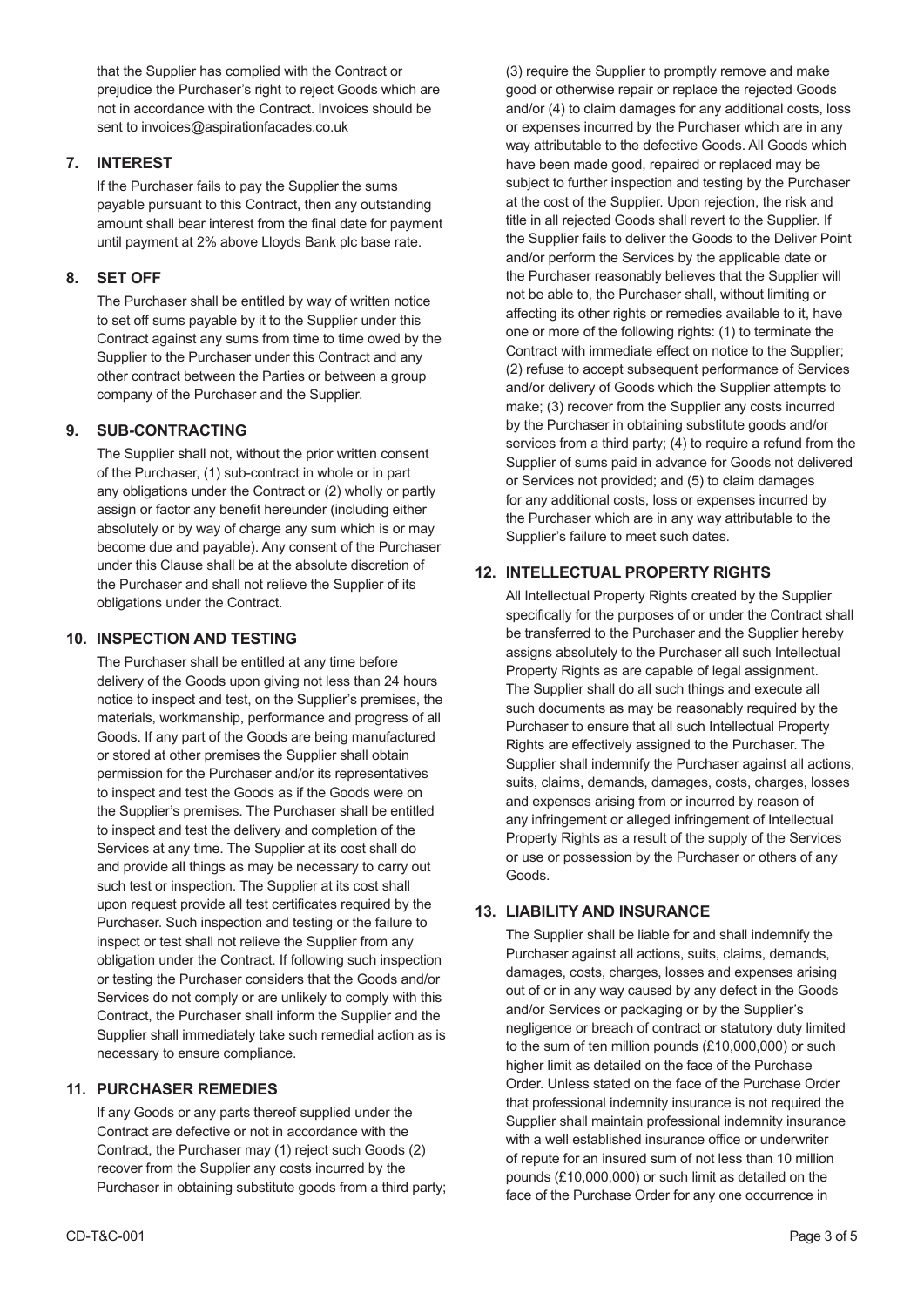respect of any negligence, omission or default on the Supplier's part in the performance of it's obligations and maintain the insurance for a period of 12 years or such period as detailed on the face of the Purchase Order from the date of completion. Policies and receipts shall be made available to the Purchaser for inspection upon request. The Supplier shall comply with all conditions and obligations of such insurance and shall immediately inform the Purchaser if such insurance ceases to be maintained or ceases to be available generally in the market of the Supplier at commercially reasonable rates and on reasonable terms. The Purchaser and the Supplier shall discuss the best means of protecting the Purchaser's interests and the Supplier shall if requested by the Purchaser take out such insurance with such a limit of indemnity as is available generally in the market of the Supplier at commercially reasonable rates and on reasonable terms. The Purchaser's maximum total liability for all contractual and non-contractual claims arising out of this Contract shall be limited to the total sum paid by the Purchaser to the Supplier with respect to this Contract. The Purchaser shall not be liable to the Supplier for any indirect or consequential loss or loss of: revenue or profit, income, business or opportunities or anticipated savings. Nothing in this Contract shall exclude or limit the liability of either party in respect of (and no liability for the same shall be taken into account in determining whether any limits of liability have been reached or exceeded) death or injury caused by the parties negligence

#### **14. NOVATION**

When so requested by the Purchaser, the Supplier shall be obliged to consent to and implement a novation of the Contract from the Purchaser to any third party notified by the Purchaser (in a form provided by the Purchaser) and to provide such collateral or direct warranties as may be specified on the Purchase Order.

#### **15. TERMINATION**

The Purchaser shall be entitled to terminate the Contract at any time immediately by written notice to the Supplier: (1) for convenience; or (2) if the Supplier's financial position deteriorates to such an extent that in the Purchaser's opinion the Supplier's capability to adequately fulfil its obligations under the Contract has been placed in jeopardy. If the Purchaser so terminates the Contract, the Purchaser shall pay the Supplier the reasonable and proper costs of such Goods as are delivered or Services as are complete and, at the sole discretion of the Purchaser, deemed satisfactory as at the date of cancellation provided that if Contract is terminated under clause 15(2) then without prejudice to its other rights and remedies, recover all costs incurred as a result of such termination (including the cost of purchasing alternative equipment and services in substitution for the Goods and/or Services). Such payment shall be the Purchaser's sole and exclusive liability to the Supplier in respect of such cancellation and shall be without prejudice to the Purchaser's other rights and remedies.

#### **16. DEFECTS LIABILITY PERIOD**

Notwithstanding any other provision of this Contract, during the Defects Liability Period, the Supplier shall, at the Supplier's cost, make good, within 15 days of the Purchaser's request to do so, any defect in or damage to any part of the Goods and/or Services which may appear or occur during such period and which arises from any defective materials, workmanship or design or from any act or omission of the Supplier. The Supplier's obligations hereunder shall be without prejudice to the Purchaser's other rights and remedies and shall apply to all Goods repaired or replaced and/or Services re-performed hereunder.

#### **17. DESIGN AND COLLATERAL WARRANTIES**

(1) Where identified on the Purchase Order a beneficiary is entitled to a collateral warranty, then upon or within 14 days of the notice from the Purchaser given at any time in accordance with this clause 17, the Supplier shall execute a collateral warranty in the appropriate form in favor of the beneficiary and deliver it to the Purchaser as he shall direct, Any notice from the Purchaser under this clause shall be given in accordance with clause 23 and shall identify the beneficiary, the nature of his interest, in the main contract works and the form of warranty required. The collateral warranty will be executed as a deed. (2) If the Supplier is providing a design service, but it is not specifically listed on the Purchase Order the Supplier is still bound by all responsibilities as set out in this section 17 and the Purchaser will have full rights against the Supplier for any failures in the design. (3)The Supplier warrants and undertakes to the Purchaser that; it has carried out and will continue to carry out and complete the scope of the design works in a good and workmanlike manner; it has exercised and will continue to exercise all the reasonable skill, care and diligence in carrying out the scope of the design works to be expected of a competent supplier experienced in carrying out similar works for a project of the same size, scope and complexity as the this project, and that the scope of the design will on completion comply in all respects with the requirements of the purchase order (including all email communication supporting the placement of the purchase order as relevant) raised for the design or design & manufacture or design and supply of materials; they will provide a design in accordance with all of the project documentation and information as provided, including but not limited to, specifications, client drawings, meetings, site visits and other written or verbal communication; they will not accept any instruction from the Purchaser which would mean the design is not compliant with any aspect of the project, best practice, statutory requirements, UK law, material specification or otherwise, It remains the Sellers responsibility to ensure the design is fully compliant in all regards. (4) The Supplier further warrants to the Purchaser that it has not used or specified for use and will not use or specify for use in the project any materials known to be deleterious and that all materials used and to be used by the Supplier conform to any applicable